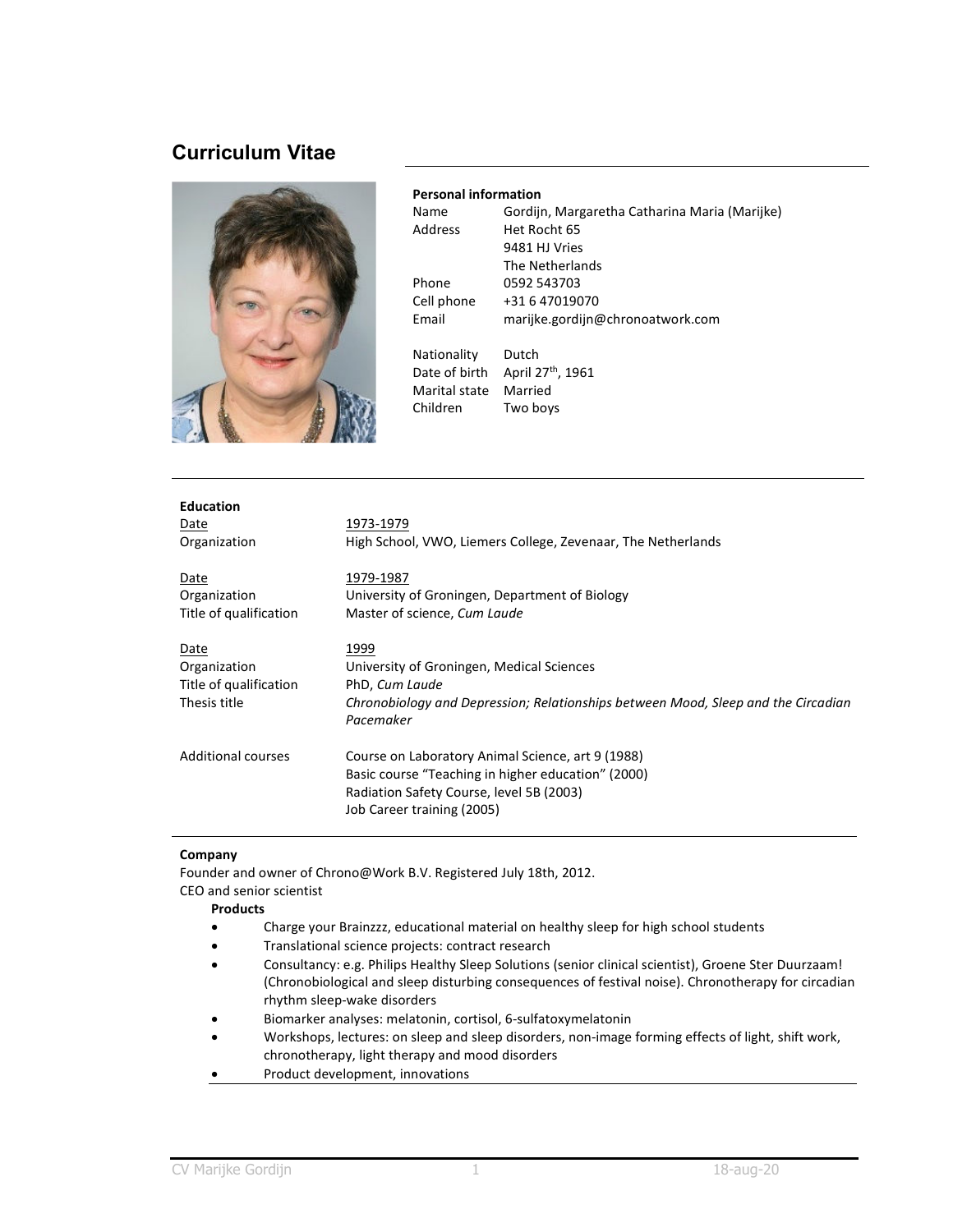| <b>Scientific Work experience</b> |                                                                                                   |  |
|-----------------------------------|---------------------------------------------------------------------------------------------------|--|
| Date                              | 1986-1987                                                                                         |  |
| Name and address of               | Max Planck Institut für Verhaltensphysiologie, Von-der-Tann-Str. 7                                |  |
| employer                          | 82346 Erling-Andechs, Germany                                                                     |  |
| Position                          | Additional master project                                                                         |  |
| Project Title                     | Time-place learning in Garden Warblers                                                            |  |
|                                   | 1988-1992                                                                                         |  |
| Date<br>Name and address of       | University Medical Center Groningen, Department of Psychiatry, P.O. Box 30.001, 9700              |  |
| employer                          | RB Groningen, The Netherlands                                                                     |  |
| Position                          | PhD student                                                                                       |  |
| Project Title                     | The role of the circadian system in mood regulation of depressed patients                         |  |
| Grant                             | Netherlands organization for scientific research (NWO)                                            |  |
|                                   |                                                                                                   |  |
| <b>Date</b>                       | 1993-1998                                                                                         |  |
| Name and address of               | University Medical Center Groningen, Department of Psychiatry, P.O. Box 30.001, 9700              |  |
| employer                          | RB Groningen, The Netherlands                                                                     |  |
| Position                          | Scientific Staff member                                                                           |  |
| Project Title                     | (1) The role of the circadian system in mood regulation of depressed patients;                    |  |
|                                   | (2) Chronicity and Therapy resistance in depressed patients                                       |  |
| Grant                             | Ministry of Health, Welfare, and Sports (VWS grant)                                               |  |
|                                   |                                                                                                   |  |
| Date<br>Name and address of       | 1999-2003<br>University of Groningen, Department of Behavioural Biology (Chronobiology), P.O. Box |  |
| employer                          | 14, 9750 AA Haren, The Netherlands                                                                |  |
| Position                          | Postdoc; 1.0 fte; Maternity leave August - December 1999                                          |  |
|                                   | Parental leave 0.2 fte March 2000 - March 2001                                                    |  |
| Project Title                     | Ocular and extra-ocular effects of light on the human circadian system                            |  |
| Grant                             | Dutch Technology Foundation (STW)                                                                 |  |
|                                   |                                                                                                   |  |
| Date                              | November 2003 - July 2005 (guest until February 2006)                                             |  |
| Name and address of               | University of Groningen, Department of Behavioural Biology (Chronobiology), P.O. Box              |  |
| employer                          | 14, 9750 AA Haren, The Netherlands                                                                |  |
| Position                          | Postdoc, researcher 3 (UFO); 0.8 fte                                                              |  |
| Project Title                     | Pacemaker characteristics in extreme human chronotypes; from genes to                             |  |
|                                   | behaviour                                                                                         |  |
| Grant                             | 'BrainTime'; EU 5 <sup>th</sup> Framework Programme                                               |  |
| Date                              | October 2005 - April 2006                                                                         |  |
| Name and address of               | University Medical Center Groningen, Department of Psychiatry, P.O. Box 30.001, 9700              |  |
| employer                          | RB Groningen, The Netherlands                                                                     |  |
| Position                          | Researcher 2 (CAO-UMC), 0.5 fte                                                                   |  |
| Project Title                     | A randomized and controlled study on the effects of light with a higher colour                    |  |
|                                   | temperature than standard light therapy in the treatment of winter depression.                    |  |
| Grant                             | Koninklijke Philips BV, Eindhoven/Drachten, The Netherlands                                       |  |
|                                   |                                                                                                   |  |
| Date                              | March 2006 - December 2010                                                                        |  |
| Name and address of               | University of Groningen, Department of Chronobiology, P.O. Box 14, 9750 AA Haren,                 |  |
| employer                          | The Netherlands                                                                                   |  |
| Position                          | Researcher 2 (UFO), 0.8 fte                                                                       |  |
| Project Title                     | Entrainment of the circadian clock in humans                                                      |  |
| Grant                             | 'Euclock'; EU 6 <sup>th</sup> Framework Programme                                                 |  |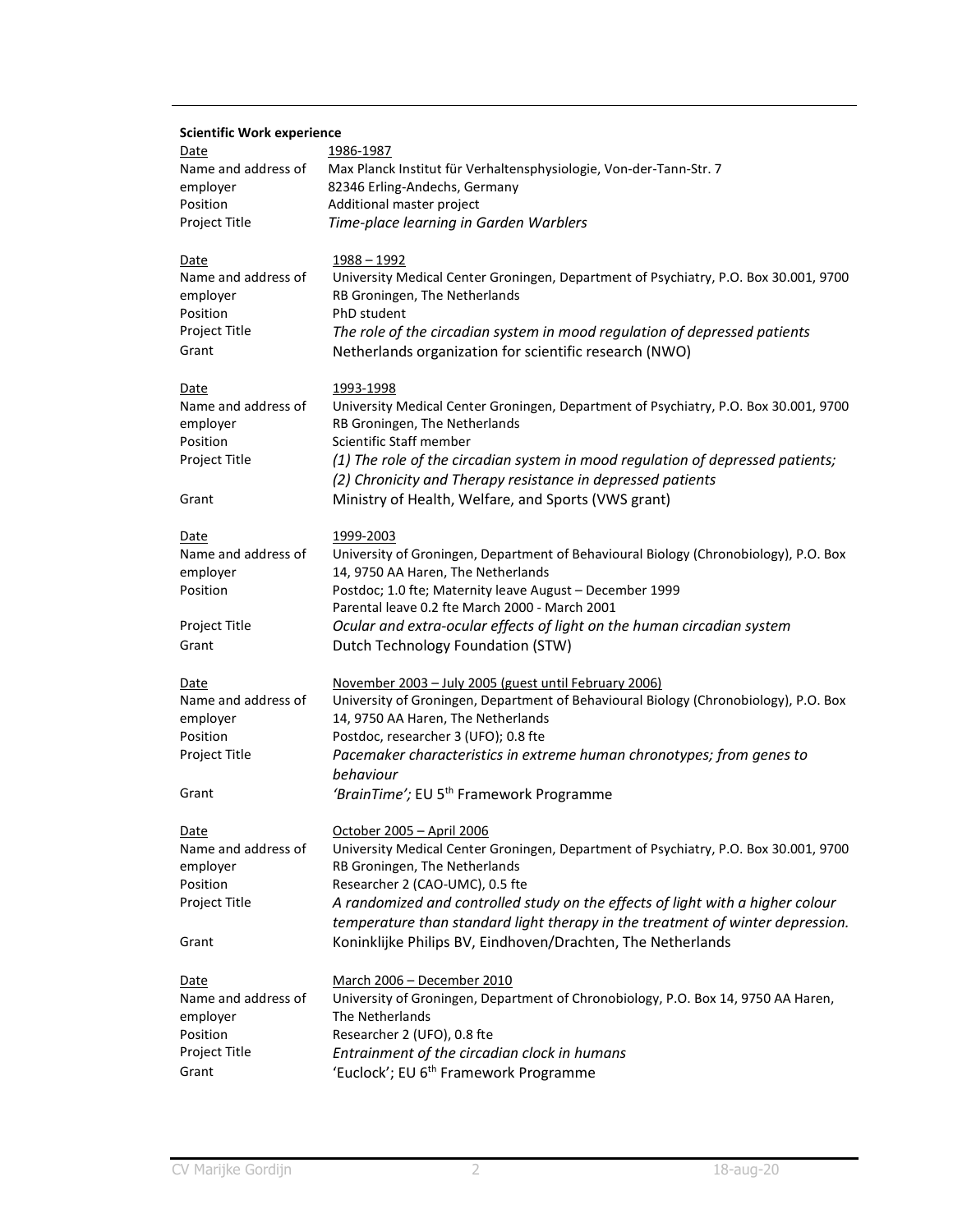| Date<br>Name and address of<br>employer<br>Position<br>Project Title<br>Grant | January 2011 – October 2011<br>University of Groningen, Department of Chronobiology, Centre for Life Sciences, P.O.<br>Box 11103, 9700 CC Groningen, The Netherlands<br>Researcher 2 (UFO), 0.4 fte<br>Enlighten the night shifts of policemen in Drenthe<br>'Police Academy' research program Police & Science                                |
|-------------------------------------------------------------------------------|------------------------------------------------------------------------------------------------------------------------------------------------------------------------------------------------------------------------------------------------------------------------------------------------------------------------------------------------|
| Date<br>Name and address of<br>employer<br>Position<br>Project Title<br>Grant | January 2011 - September 2012, continued in Chrono@Work B.V.<br>University of Groningen, Department of Chronobiology, Centre for Life Sciences, P.O.<br>Box 11103, 9700 CC Groningen, The Netherlands<br>Researcher 2 (UFO), 0.5 fte<br>CAT & GoLate; Effects of short wavelength light in late chronotypes<br>Philips Consumer Lifestyle B.V. |
| Date<br>Name and address<br>of employer<br>Position<br>Project Title<br>Grant | October 2012 - December 2013<br>University of Groningen, Department of Chronobiology, Centre for Life<br>Sciences, P.O. Box 11103, 9700 CC Groningen, The Netherlands<br>Researcher 2 (UFO), 0.4 fte<br>On Time; Light and shift work<br>STW                                                                                                   |
| Date<br>Name and address<br>Position                                          | January 2014 - present<br>University of Groningen, Unit of Chronobiology, GELIFES, P.O. Box 11103,<br>9700 CC Groningen, The Netherlands<br>Researcher 2 (UFO), guest                                                                                                                                                                          |
|                                                                               |                                                                                                                                                                                                                                                                                                                                                |
| <b>Teaching experience</b><br>Date                                            |                                                                                                                                                                                                                                                                                                                                                |
|                                                                               |                                                                                                                                                                                                                                                                                                                                                |
| Name and address of                                                           | September 2009- August 2018<br>University of Groningen, Life Sciences & Biology, A. Deusinglaan 1, 9713 AV Groningen,                                                                                                                                                                                                                          |
| employer                                                                      | The Netherlands                                                                                                                                                                                                                                                                                                                                |
| Position                                                                      | Teacher 2 (UFO), 0.1 fte                                                                                                                                                                                                                                                                                                                       |
| Course<br>Task                                                                | Mastercourse: Animal & Human experimentation; Design, Practice and Ethics<br>Set up a course together with two colleagues in 2008. Supervision of ~50<br>masterstudents per year. In 2018 the course is updated as e-learning and blended<br>classroom format by Chrono@Work.                                                                  |
| Other teaching experience                                                     |                                                                                                                                                                                                                                                                                                                                                |
| <b>Bachelors</b>                                                              | Lectures, seminars and practicals for up to 50 students in courses "Human ethology"<br>and "Chronobiology". Supervising theses and research projects for bachelor students<br>Biology, Life Sciences, Biomedical Sciences and Psychology (11 students since 2012).                                                                             |
| Masters                                                                       | Teaching in mastercourses "Animal & Human experimentation" (50 per year 2010-<br>2017) and in "Timing of Behaviour" (20 per year 2009 - 2017). Supervising theses,<br>colloquia, and research projects of masterstudents of Biology, Life Sciences, Biomedical                                                                                 |
| PhD students                                                                  | sciences, Medical Sciences, and BCN (33 students since 2012)<br>Supervising/co-promotor of 6 PhD Students: M. Rüger (2005); A. Zavada (2007); M.C.<br>Giménez (2013); M. van de Werken (2013); M. Geerdink (2017); T. Woelders (2018); R.<br>Lok (foreseen 2020).                                                                              |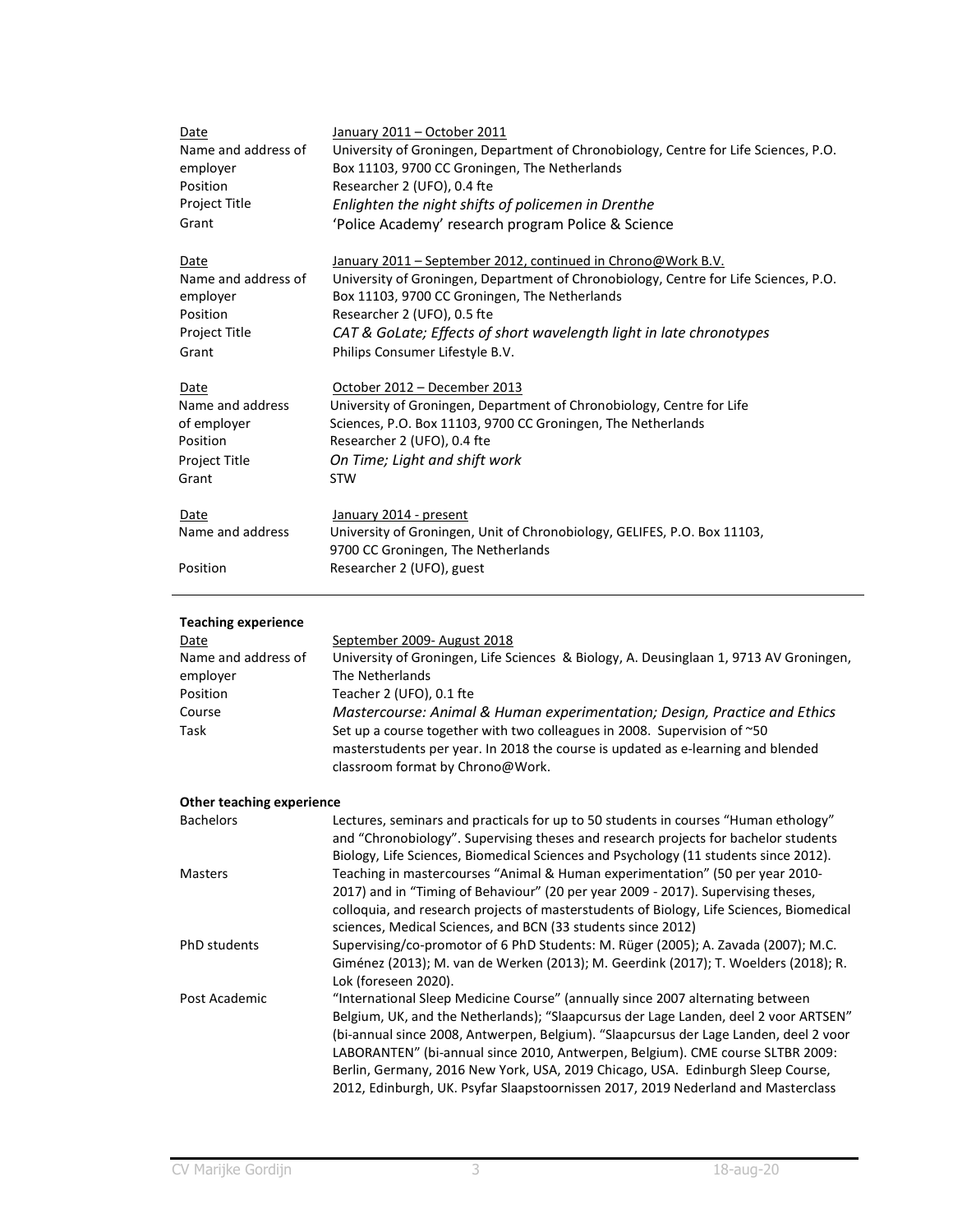Melatonine 2018, 2019, 2020 Nederland. Medilex various lectures on Circadian Rhythm Sleep-wake disorders since 2017.

### **Other professional duties**

- **Board functions and scientific committees in national and international societies**
- Dutch Society for Sleep-Wake Research (NSWO) 2000 2009, 2017 2020 Chair Scientific Committee;
- Light and Health Research Foundation (SOLG) 2007 present Member Scientific Committee;
- Society for Light Treatment and Biological Rhythms (SLTBR) 2008 2013 board member, 2018 2020 Vice president, 2020-2022 president.
- Chronotherapy Network Netherlands, Co-founder and board member since 2013
- Organization Committee SLAAP 2016 2018
- GoodLight Group, Co-founder of the society and board member since 2019
- **Subproject leader WP1.1 6th Framework Programme EUCLOCK 2007 - 2011**
- **Advisor Health Council of the Netherlands 2015 2016**
- **Committee member Health Council of the Netherlands 2015 - 2017**
- **Expert committee Ministry Internal affairs on DST discussion 2018**

### **Memberships**

| 1990-present | Dutch Society for Sleep-Wake Research              |
|--------------|----------------------------------------------------|
| 1993-present | Society for Light Treatment and Biological Rhythms |
| 2000-present | European Sleep Research Society                    |
| 2000-2005    | Dutch Society for Behavioral Biology               |
| 2009-present | European Biological Rhythm Society                 |

### **Additional Skills and Competences**

| Mother tongue<br>Other Languages | Dutch<br>English (good); German (reasonable)                                                                                                                                                                                                                                                                                                                                                                         |  |  |
|----------------------------------|----------------------------------------------------------------------------------------------------------------------------------------------------------------------------------------------------------------------------------------------------------------------------------------------------------------------------------------------------------------------------------------------------------------------|--|--|
| Communicative skills             | Highly experienced in writing and editing newspaper or public magazine<br>articles. Highly experienced in giving radio or TV interviews.<br>Wrote item on 24-hour society for "National Public Health Compass" of<br>the "National Institute of Public Health" (2009).<br>Regularly invited for public lectures.<br>Highly experienced in applied science in collaboration with industries.<br>Business development. |  |  |
| <b>Technical skills</b>          | Sleep-EEG registration and analysis, Radio-immuno assays, skin- and<br>body temperature analysis, rest-activity analysis, questionnaire based<br>research, cognitive performance tests, clinical interviews for diagnosing<br>and rating depression, writing proposals for Medical Ethical Committee                                                                                                                 |  |  |
| <b>Grants</b>                    |                                                                                                                                                                                                                                                                                                                                                                                                                      |  |  |
| 1999                             | Co-author Dutch Technology Foundation (STW)                                                                                                                                                                                                                                                                                                                                                                          |  |  |
| 2002                             | Co-author 5 <sup>th</sup> European Framework: Braintime                                                                                                                                                                                                                                                                                                                                                              |  |  |
| 2005                             | Co-author 6 <sup>th</sup> European Framework: Euclock                                                                                                                                                                                                                                                                                                                                                                |  |  |
| 2006                             | Philips DAP, Drachten, Wake up Light study k€ 48                                                                                                                                                                                                                                                                                                                                                                     |  |  |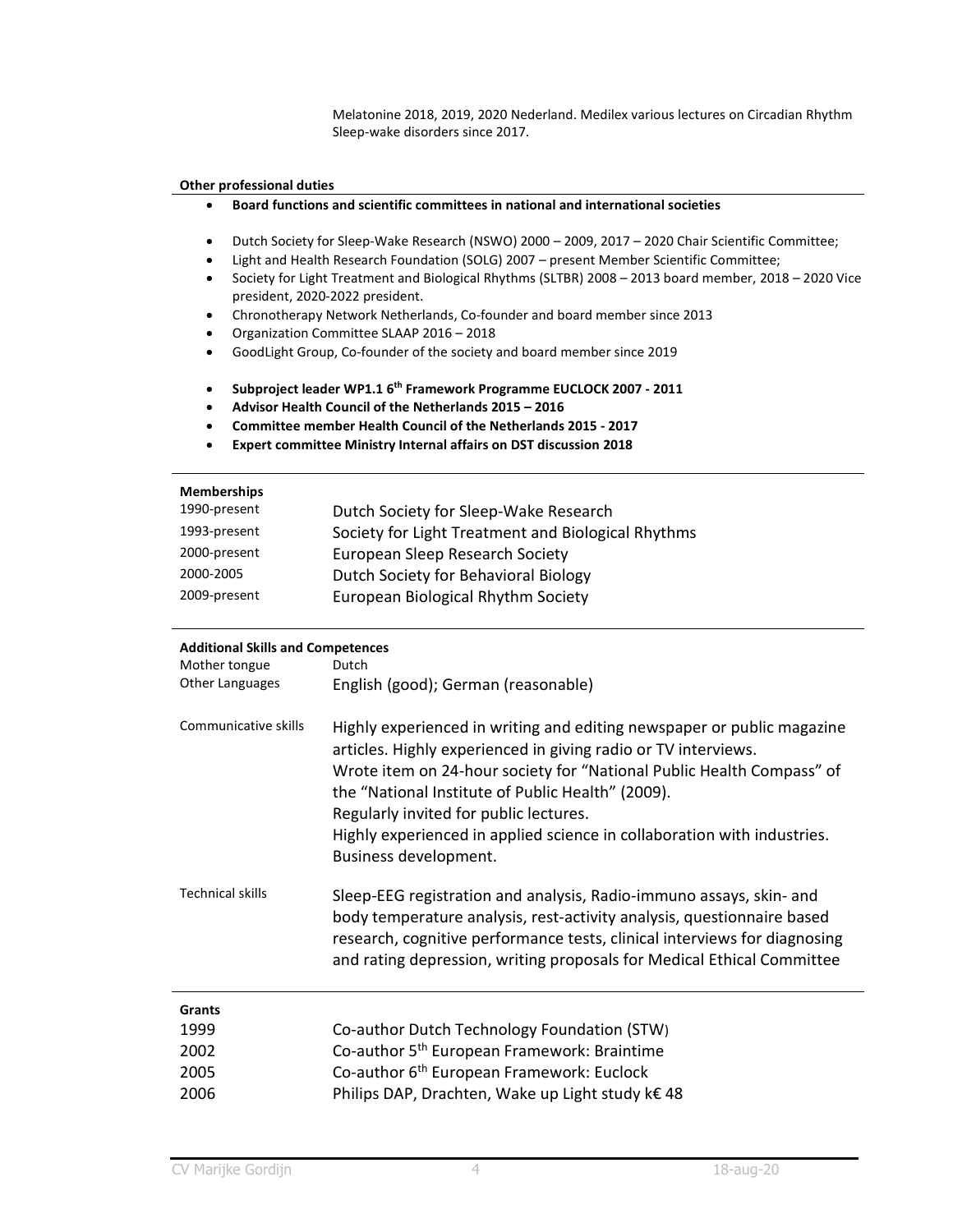| 2007 | SLTBR operating grant (1 <sup>st</sup> Outside In price) k\$ 20                                                                    |
|------|------------------------------------------------------------------------------------------------------------------------------------|
| 2010 | Police Academy; Police & Science Program k€80                                                                                      |
| 2010 | Philips Consumer Lifestyle B.V., Drachten, CAT & GoLite k€ 605                                                                     |
| 2011 | Medilux k€15                                                                                                                       |
| 2011 | Co-author Dutch Technology Foundation (STW), "On Time" project<br>Dynamic Light k€ 485                                             |
| 2012 | Janssen Pharmaceutica B.V. Belgium, k€ 70                                                                                          |
|      |                                                                                                                                    |
| 2013 | Co-applicant Intelligent Lighting, Dutch Technology Foundation (STW),<br>Perspectiefronde                                          |
| 2013 | Co-applicant UCF, Leeuwarden - Groningen                                                                                           |
| 2015 | RUG CvB education innovation grant: Animal & Human experimentation<br>On demand $k \in \{30\}$                                     |
| 2016 | Brain Foundation; Charge your Brainzzz – educational material High<br>school students on sleep regulation and sleep behaviour k€50 |
| 2018 | SNN Feasibility study: Sleep in Synch k€25                                                                                         |
| 2019 | NOM/DIL FOOD2020: NIGHTBITE k€270                                                                                                  |

| <b>Invited lectures since 2012</b> |               |                 |  |
|------------------------------------|---------------|-----------------|--|
|                                    | International | <b>National</b> |  |
| 2012                               | 5             | 2               |  |
| 2013                               | 2             | 6               |  |
| 2014                               | 2             | 7               |  |
| 2015                               |               |                 |  |
| 2016                               | 3             |                 |  |
| 2017                               | 3             | 21              |  |
| 2018                               | 5             | 17              |  |
| 2019                               |               | 20              |  |
|                                    |               |                 |  |

# **Television/youtube**

- Kruispunt Reportage ploegendienst 22 jan 2012
- Labyrinth VPRO 22 feb 2012
- Unifocus RUG "A power nap during the night shift". 27 juni 2012
- Noorderzon; Arno's aperitief 4-08-2012, Groningen
- Hart van Nederland TV, wintertijd 28-10-2012
- KRO/NCRV Katja Schuurman Body Scan–TV programma opnamen 18-12-'13, uitzending 12-03-'15
- WDR Quarks met Jens Hahne  $01 03 2017$
- NPO1 AVRO TROS: Dokters van Morgen  $17 10 2017$
- NPO1 NOS Journaal  $28 10 2017$
- **RTV NOORD Noord vandaag**  $11 09 2018$
- Youtube channel RUG: Zomer en wintertijd 24-10-2018: https://www.youtube.com/watch?v=ZOrMGaMvx54
- RTL Nieuws 27 10 2018
- Youtube channel Universiteit van Nederland: Engelse tijd 30 03 2019: https://www.youtube.com/watch?v=4dv5mJymJTw
- Hart van Nederland: latere schooltijden in Enschede 07 01 2020

# **Private activities**

Leisure time with husband and children, walking the dog, sports (table tennis), board games and reading. Currently board member of TTV Vries (table tennis).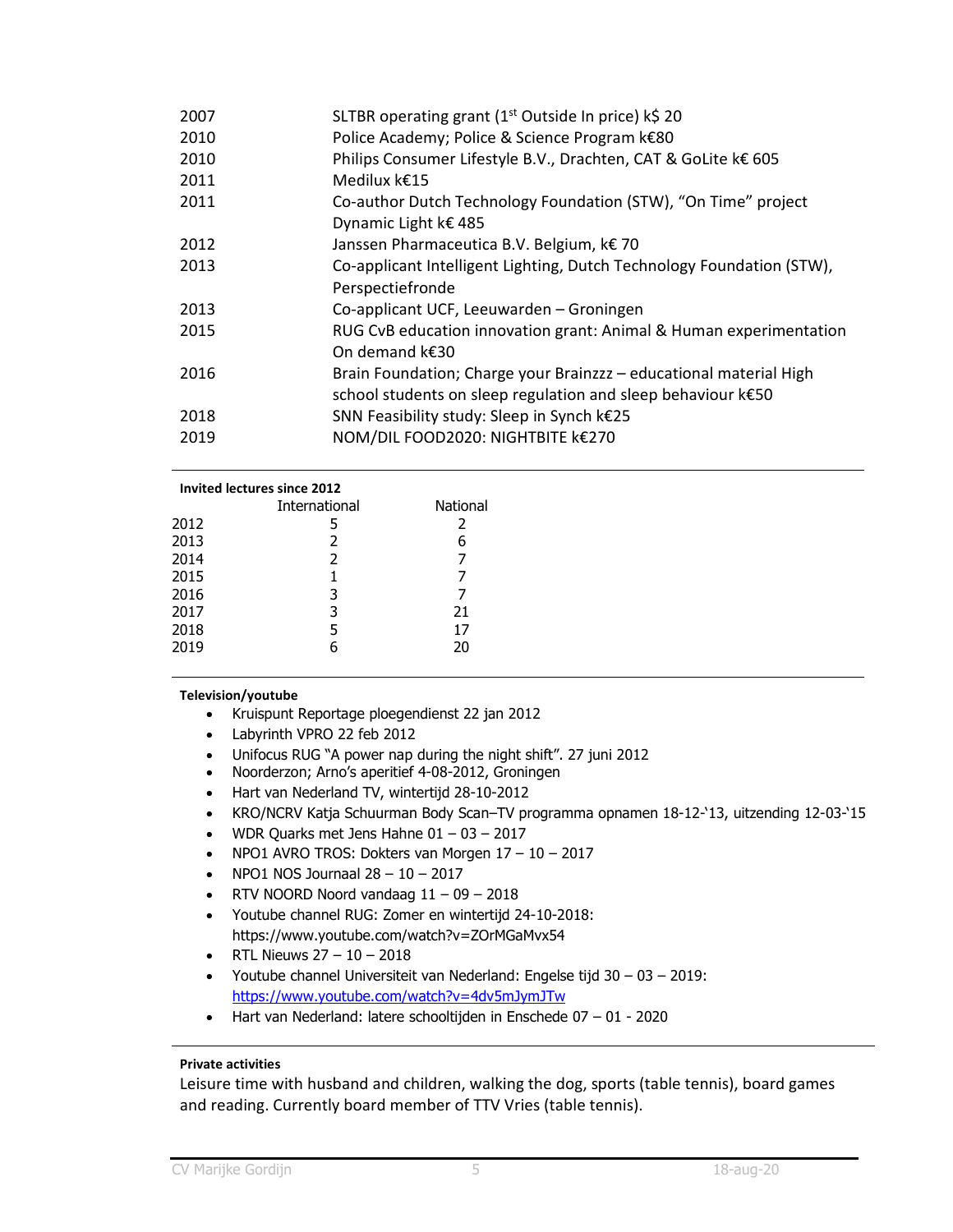### **PUBLICATIONS Marijke Gordijn**

*https://publons.com/researcher/2620340/marijke-cm-gordijn/*

#### Journal contributions

#### Published:

- Knufinke, M., Nieuwenhuys, A., Geurts, S.A.E., Most, E.I.S., Moen, M.H., Maas, K., Coenen, A.M.L., **Gordijn, M.C.M**., Kompier, M.A.J. Dim light, sleep tight, and wake up bright – Sleep optimization in athletes by means of light regulation. *European Journal of Sport Science* (TEJS), 2020. https://doi.org/10.1080/17461391.2020.1722255
- Meesters, Y., Sstarreveld, D., Verwijk, E., Spaans, H-P., **Gordijn, MCM**. Chronotherapy Network Netherlands (CNN). J. Biol. Rhythms, 35(3): 317-319 (2020). DOI: 10.1177/0748730419896503
- Luik, A.I., **Gordijn, M.C.M**., Verwijk, E., Van Someren, E.J.W. Slaaptekort, verschoven slaap en slapeloosheid. Tijdschrift voor neurophsychologie 14(3): 162-174 (2019).
- Kossakowski, J., **Gordijn, M.C.M.**, Riese H., Waldorp, L.J. Applying a dynamical systems model and network theory to major depressive disorder. Front. Psychol. 10: 1762 (2019). https://www.frontiersin.org/articles/10.3389/fpsyg.2019.01762/full.
- Lok, R., Van Koningsveld, M.J., **Gordijn, M.C.M.**, Beersma, D.G.M., Hut, R.A. Daytime melatonin and light independently affect human alertness and body temperature. J. Pineal Res. Apr 29: e12583 (2019). Https://doi.org/10.1111/jpi.12583.
- Bierings, R.A.J.M., **Gordijn, M.C.M.**, Jansonius, N.M. Chronotyping glaucoma patients with the Munich Chronotype Questionnaire: A case-control study. PLoS ONE 14(3): e0214046 (2019). https://doi.org/10.1371/journal.pone.0214046
- **Gordijn M.C.M**. & Langbroek M. Biologische klok speelt grote rol veiligheid en gezondheid. Safety! Magazine nr 1: 14-17 (2019). https://www.chronoatwork.com/wp-content/uploads/Gordijn-Langbroek-2018\_Safety-Magazine\_-Biologische-klok-speelt-grote-rol-veiligheid-en-gezondheid-1.pdf
- Woelders, T., Wams, E.J., **Gordijn, M.C.M**., Beersma, D.G.M., & Hut, R.A. Integration of color and intensity increases time signal stability for the human circadian system when sunlight is obscured by clouds. Scientific Reports 8:15214 (2018). https://doi.org:10.1038/s41598-018-33606-5
- Lok, R., Woelders, T., **Gordijn, M.C.M**., Hut, R.A., Beersma, D.G.M. White light during daytime does not improve alertness in well-rested individuals. J. Biol. Rhythms 33(6):637-648 (2018). https://doi.org/10.1177/0748730418796036
- Porchereta Kate, Lucien Wald, Lin Fritschi, Menno Gerkema, **Marijke Gordijn**, Martha Merrrow, Shantha M. W. Rajaratnam, Daniel Rock, Tracey L. Sletten, Guy Warman, Katharina Wulff, Till Roenneberg, and Russell G. Foster. Chronotype and environmental light exposure in a student population. Chronobiology International 35(10): 1365-1374 (2018). https://doi.org/10.1080/07420528.2018.1482556
- Laborde Sylvain, Fabrice Dosseville, Asma Aloui, Helmi Ben Saad, Maurizio Bertollo, Laura Bortoli, Barbara Braun, Karim Chamari, Hamdi Chtourou, Y.A.W. de Kort, Abdulaziz Farooq, **Marijke Gordijn**, Pablo Greco, Felix Guillen, Monoem Haddad, Thomas Hosang, Karim Khalladi, Romain Lericollais, Mariana Lopes, Claudio Robazza & 3 others. Convergent and construct validity and test-retest reliability of the Caen chronotype questionnaire in six languages. Chronobiology International 35(9): 1294-1304 (2018). https://doi.org/10.1080/07420528.2018.1475
- Riethmeister, V., Bültmann, U., De Boer, M., **Gordijn M**., Brouwer, S. Examining Courses of Sleep Quality and Sleepiness in Full 2 weeks on/2 weeks off Offshore Day Shift Rotations. Chronobiology International 35(6):759- 772 (2018). https://doi.org/10.1080/07420528.2018.1466794
- Riethmeister, V., Bültmann, U., **Gordijn, M**., De Boer, M., Brouwer, S. Investigating daily fatigue scores during twoweek offshore day shifts. JERG 71:87-94 (2018)
- **Gordijn, M.C.M.** Slapen als je biologische klok dat zegt. Vakblad voor Natuurlijke & Integrale Gezondheidszorg 4/2018: 14-17.

**Gordijn, M.C.M**. Melatoninebehandeling voor slaap-waak stoornissen. Psyfar no 1 maart 2018.

- Woelders T, Leenheers T, **Gordijn M.C.M.,** Hut R.A., Beersma D.G.M., Wams E.J. Melanopsin and L-Cone induced pupil constriction is inhibited by S- and M-Cones in humans. PNAS 115(4):792-797 (2018). https://doi.org/10.1073/pnas.1716281115
- Van der Heijden, K.B., Vermeulen M.C.M., Donjacour, C., **Gordijn M.**, Hamburger, H., Meijer, A.M., Van Rijn, K. Chronic sleep reduction predicts academic achievement and study concentration in higher education students. J. Sleep Res. 27 (2): 165-174 (2018).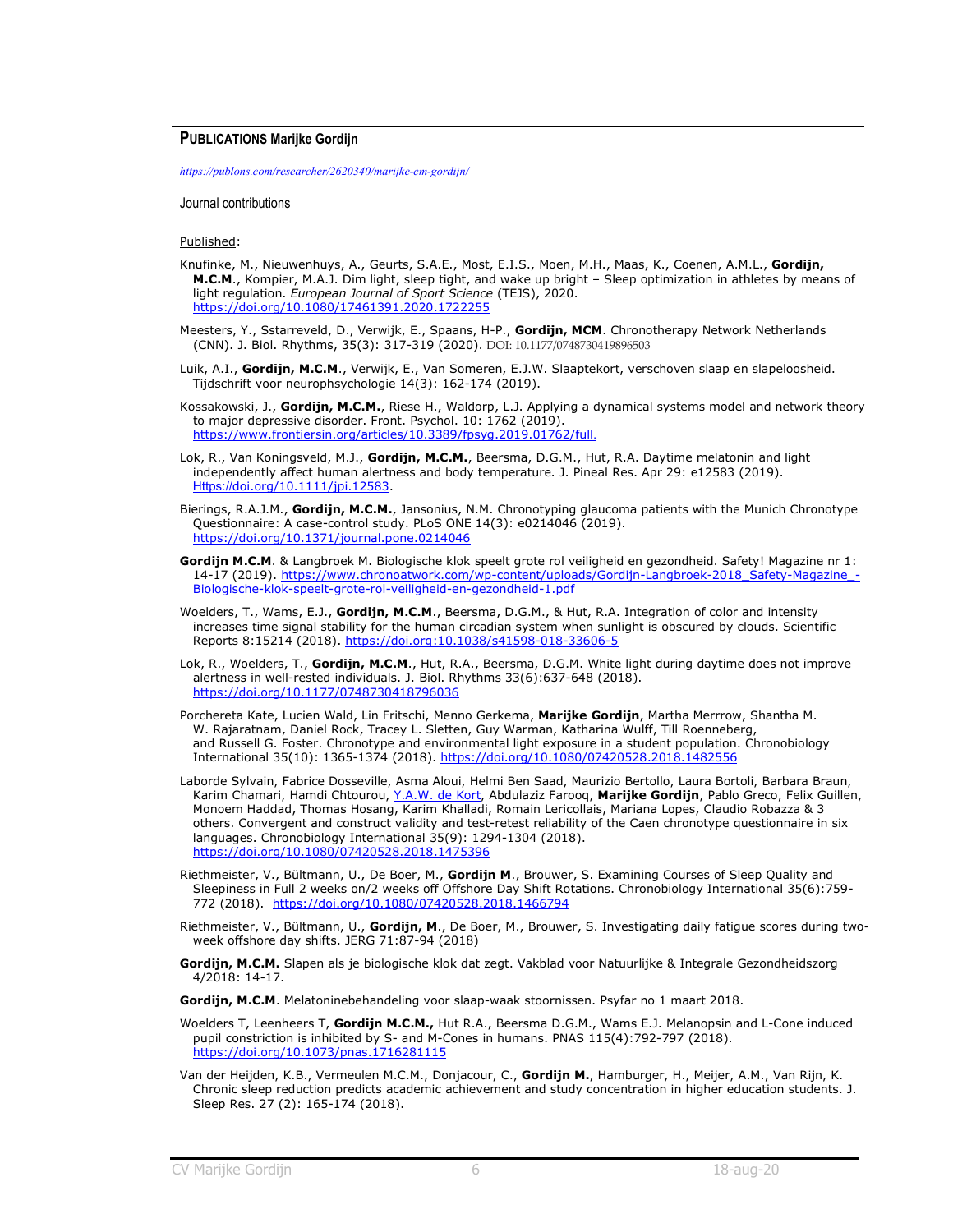- Wams, E.J., Woelders, T., Marring, I., Van Rosmalen L., Beersma, D.G.M., **Gordijn, M.C.M**. & Hut R.A. Linking light exposure and subsequent sleep: a field EEG study in humans. SLEEP 40 (12): zsx165 (2017) https://doi.org/10.1093/sleep/zsx165
- Aan het Rot, M., Miloserdov, K., Buijze, A.K.F., Meesters, Y., **Gordijn, M.C.M.** Premenstrual mood and empathy after a single light therapy session. Psychiatry Research 256: 212-218 (2017).
- Meesters, A.N.R., Partonen, T., Maukonen M., Männistö, S., **Gordijn, M.C.M.**, Meesters, Y., Is there a relation between vegetarianism and Seasonal Affective Disorder? Neuropsychobiology 74: 202 – 206 (2017).
- Bruinenberg, V.M., **Gordijn, M.C.M.**, MacDonald, A., Van Spronsen, F.J., Van der Zee, E. Sleep disturbances in Phenylketonuria: an explorative study in men and mice. Frontiers in Neurology, section Sleep and Chronobiology. vol. 8:167 (2017).
- Woelders T., Beersma D.G.M., **Gordijn M.C.M.**, Hut R.A. & Wams E.J. Daily light exposure patterns reveal phase and period of the human circadian clock. J. Biol. Rhythms 32(3): 187-194 (2017).
- Gordijn M.C.M. Slapen als onderdeel van een gezonde leefstijl. In: "Gestoorde slaap: een onschuldig probleem?" Lancel M., Koenraadt F. en 't Lam K. (eds). Wolf Legal Publishers. pp 13-28. (2016).
- Meesters Y., **Gordijn, M.C.M**., Spaans H.P., Verwijk E. Chronotherapeutische interventies. Psyfar 11(4): 18-25. (2016).
- Meesters Y., **Gordijn M.C.M.** Seasonal affective disorder, winter type: current insights and treatment options. Psychology Research and Behavior Management, 9:317 - 327 (2016).
- Geerdink M., Walbeek T.J., Beersma D.G.M., Hommes V., **Gordijn M.C.M.** Short blue light pulses (30 min) in the morning support a sleep-advancing protocol in a home setting. J. Biol. Rhythms 31(5): 483 – 497 (2016), online DOI:10.1177/0748730416657462
- Knapen S.E., **Gordijn M.C.M**., Meesters Y. The relation between chronotype and treatment outcome with light therapy on a fixed time schedule. J. Aff Disord. vol 202:87-90 (2016).
- Geerdink M., Beersma D.G.M., Hommes V., **Gordijn M.C.M.** Short blue light pulses (30 min) in the morning are able to phase advance the rhythm of melatonin in a home setting. Medical Sciences Journal of Sleep Disorders and Therapy, 5:2 (2016).
- Giménez M.C., Beersma D.G.M., Daan S., Van der Pol B.A.E., Kanis M.J., Van Norren D., **Gordijn M.C.M.** Melatonin and Sleep-Wake rhythms before and after ocular lens replacement in elderly humans. Biology 5: 1-12 (2016).
- Van de Ven Hardy, Van der Klink J.J.L., Vetter C., Roenneberg T., **Gordijn M.C.M.**, Koolhaas W., De Looze M.P., Brouwer S., Bültmann U. Sleep and need for recovery in shift workers: do chronotype and age matter? Ergonomics Vol 59(2):310-324, (2016).
- Meester Y., **Gordijn M.C.M.** Tijd van Slapen, verstoring van de biologische klok door nacht- en wisseldiensten. Nederlands Tijdschrift voor Geneeskunde 159:A9601 (2015).
- Knapen S.E., Van de Werken M., **Gordijn M.C.M**., Meesters Y. The duration of light treatment and therapy outcome in Seasonal Affective Disorder. J. Affect. Disord. 166:343-346, (2014).
- Gaspar Ludmilla, Maan van de Werken, Anne-Sophie Johansson, Ermanno Moriggi, Björn Owe-Larsson, Janwillem W. H. Kocks, Gabriella B. Lundkvist, **Marijke C.M. Gordijn**, Steven A. Brown. Human cellular differences in cAMP-CREB signaling correlate with light-dependent melatonin suppression and bipolar disorder EJN early view June:1-10, (2014).
- Giménez M.C., **Gordijn M.C.M.**, Bollen P., Van der Linden M.L., Beersma D.G.M.. Effects of a chronic reduction of short-wavelength light input on melatonin and sleep patterns in humans: Evidence for Adaptation. Chronobiol. Int. 31: 690-697, (2014).
- Van de Werken Maan, J. Esi van der Zwan, Sanne Booy, **Marijke C. M. Gordijn**, Domien G. M. Beersma. The biological clock modulates the human cortisol response in a multiplicative fashion. Chronobiol. Int. 31(4):572- 580, (2014).
- Van de Werken Maan, Marina C. Giménez, Bonnie de Vries, Domien G. Beersma, **Marijke C. M. Gordijn**. Shortwavelength attenuated polychromatic white light during work at night: limited melatonin suppression without substantial decline of alertness. Chronobiology International 30(7): 843-854 (2013).
- Junoy Montolio F.G., Wesselink C., **Gordijn M.C.M**., Jansonius N.M. Factors that influence standard automated perimetry test results in glaucoma patients: test reliability, technician experience, diurnal factors and seasonal influences. Invest Ophthalmol Vis Sci.: 53(11):7010-7017 (2012).
- **Gordijn M.C.M.** De nachtdienst verlicht. Politiewetenschap vol. 30.5. Reed Business, Amsterdam (2012).
- **Gordijn M.C.M.**, 't Mannetje D., Meesters Y.. The effects of blue enriched light treatment compared to standard light treatment in seasonal affective disorder. J. Affect. Disord. 136: 72–80 (2012).
- Chellappa S.L., **Gordijn M.C.M.**, Cajochen C. Can light make us bright? Effects of light on cognition and sleep. Progress in Brain Research. Elsevier Publishers, Kerkhof G.A. and Van Dongen H. (eds). Chapter 7; Vol 190: 119-133 (2011).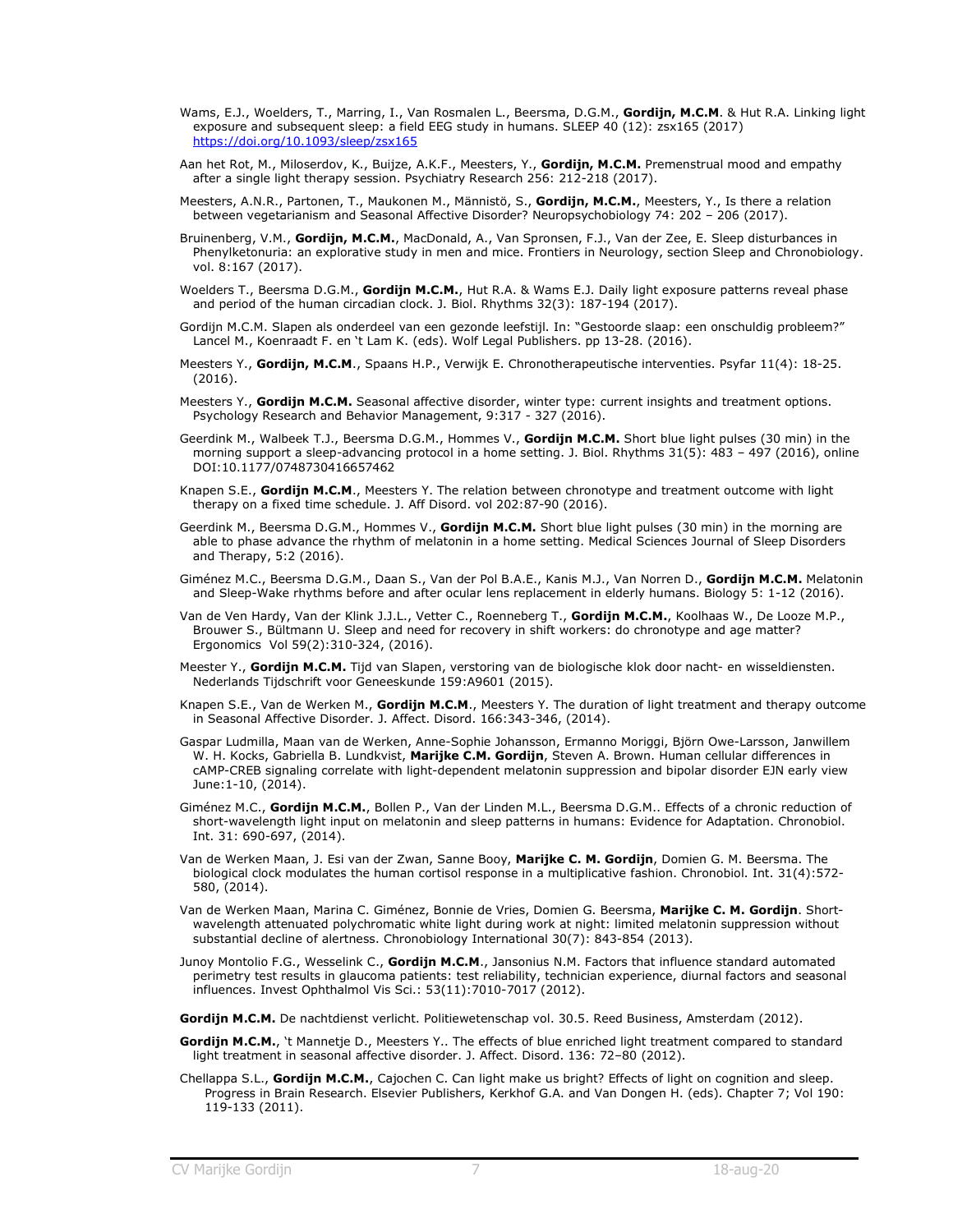- Jasper I., **Gordijn M.C.M.**, Häusler A., Hermsdoerfer J. Circadian rhythms in handwriting kinematics and legibility. Human Movement Science: 30:818-829 (2011).
- Hofstra W.A., **Gordijn M.C.M.**, Van der Palen J., Van Regeren R., Grootemarsink B.E., De Weerd A.W.. Timing of temporal and frontal seizures in relation to the circadian phase: a prospective pilot study. Epilepsy research 94(3):158-162 (2011).
- Bossenbroek L., Kosse N., Ten Hacken N., **Gordijn M.**, Van der Hoeven J., De Greef M.. Validation of the dynaport minimod during sleep: a pilot study. Perceptual and Motor Skills 111 (3): 936-946 (2010).

Schoutens T., **Gordijn M**. De relatie tussen nachtdienst, licht en kanker. ArboMagazine 10: 23-25 (2010).

- Giménez M.C., Kanis M.J., Beersma D.G.M., Van der Pol B.A.E., Van Norren D.**, Gordijn M.C.M.**. In Vivo Quantification of the Retinal Reflectance Spectral Composition in Elderly Subjects Before and After Cataract Surgery: Implications for the Non-Visual Effects of Light. J Biol Rhythms 25:123-131 (2010).
- Giménez M.C., Hessels M., Van de Werken M., De Vries B., Beersma D.G.M., **Gordijn M.C.M.**. Effects of artificial dawn on subjective ratings of sleep inertia and dim light melatonin onset. Chronobiol. Int. 27(6):1219-1241 (2010).
- Hofstra W.A., **Gordijn M.C.M.**, Van Hemert- van der Poel J.C., Van der Palen J., De Weerd A.W.. Chronotypes and sleep parameters in epilepsy patients: a large questionnaire study. Chronobiol. Int. 27(6): 1271-1286 (2010).
- Steinborn M.B., Bratzke D., Rolke B., **Gordijn M.C.M.**, Beersma D.G.M., and Ulrich R.. The Effect of 40-hours of Constant Wakefulness on Number Comparison Performance. Chronobiol. Int. 27(4):807-825 (2010).
- Van de Werken M., Gimenez M.C., De Vries B., Beersma D.G.M., Van Someren E,J.W., **Gordijn M.C.M.**. Effects of artificial dawn on sleep inertia, skin temperature, and the awakening cortisol response, J Sleep Res, 19(3):425- 435 (2010).
- Van Veen M.M., Kooij J.J.S., Boonstra A.M., **Gordijn M.C.M.**, Van Someren E.J.W.. Delayed circadian rhythm in adults with ADHD and chronic sleep onset insomnia, Biol Psychiat 67:1091-1096 (2010).
- Beersma D.G.M., Comas M.. Hut R.A., **Gordijn M.C.M.,** Rüger M., Daan S.. The progression of circadian phase during light exposure in animals and humans. J.Biol.Rhythms 24(2): 153-160 (2009).
- Beersma D.G.M. and **Gordijn M.C.M. ,** Circadian control of the sleep-wake cycle, Review, Physiol. Behav. 90:190- 195 (2007).
- Roenneberg T., Kuehnle T, Juda M., Kantermann T., Allebrandt K., **Gordijn M**., Merrow M. Epidemiology of the human circadian clock. Sleep Medicine Reviews 11:429-438 (2007).
- **Gordijn, MCM**; Tamanini, F; Janssen, R; Zavada, A; Govaerts, LC; Beersma, DGM; Daan, S; Van der Horst, BT. Circadian periodicity of melatonin rhythm and cellular per2 oscillations in early and late human chronotypes. J. Sleep Res. 15 (suppl. 1) pp 53 (2006).
- Rüger M., **Gordijn M.C.M.**, Beersma D.G.M., Vries B. De, Daan S.:Time-of-day-dependent effects of bright light exposure on human psychophysiology: comparison of daytime and nighttime exposure. Am J Physiol Regul Integr Comp Physiol. 290(5):R1413-20 (2006).
- Rüger M., **Gordijn M.C.M.**, Beersma D.G.M., Vries B. De, Daan S.: Weak relationships between suppression of melatonin and the suppression of subjective sleepiness/fatigue in response to light exposure. J. Sleep Res. 14:221-227 (2005).
- Rüger M., **Gordijn M.C.M.**, Beersma D.G.M., Vries B. De, Daan S.: Nasal versus temporal illumination of the human retina: effects on core body temperature, melatonin, and circadian phase. J. Biol. Rhythms 20:60-70 (2005)
- Zavada A., **Gordijn M.C.M.**, Beersma D.G.M., Daan S.: Comparison of the Munich chronotype questionnaire with the Horne Östberg's morningness-eveningness score. Chronobiol. Int. 22(2): 267-278 (2005).
- Cernuda-Cernuda R., García-Fernández J.M., **Gordijn M.C.M.**, Bovee-Geurts P.H.M., Grip W.J. De: The eye of the african mole-rat Cryptomys anselli: to see or not to see? Eur.J.Neurosc. 17:709-720 (2003)
- Rüger M., **Gordijn M.C.M.**, Beersma D.G.M., Vries B.De, Daan S.: Acute and phaseshifting effects of ocular and extraocular light in human circadian physiology. J. Biol. Rhythms 18:409-419 (2003)
- Koorengevel K.M., **Gordijn M.C.M.,** Beersma D.G.M.**:** De rol van het circadiane systeem bij winterdepressie. Neuropraxis 6:97-102 (2002)
- Koorengevel, K.M. **Gordijn, M.C.M**., Beersma, D.G.M., Meesters, Y., Den Boer, J.A., Van den Hoofdakker, R.H., Daan. Extraocular Light Therapy in Winter Depression, A double-blind Placebo-controlled study. Biol. Psychiat. 50:691- 698 (2001)
- **Gordijn, M.C.M**. Lichttherapie en slaapdeprivatie in onderzoek naar de rol van de biologische klok voor stemmingsregulatie en als therapie voor depressies? Metanoia 16:27-35, (2001)

**Gordijn M.C.M**. (2000) Melatonine, slaapmiddel of niet? Hoofdlijnen 4:4-8.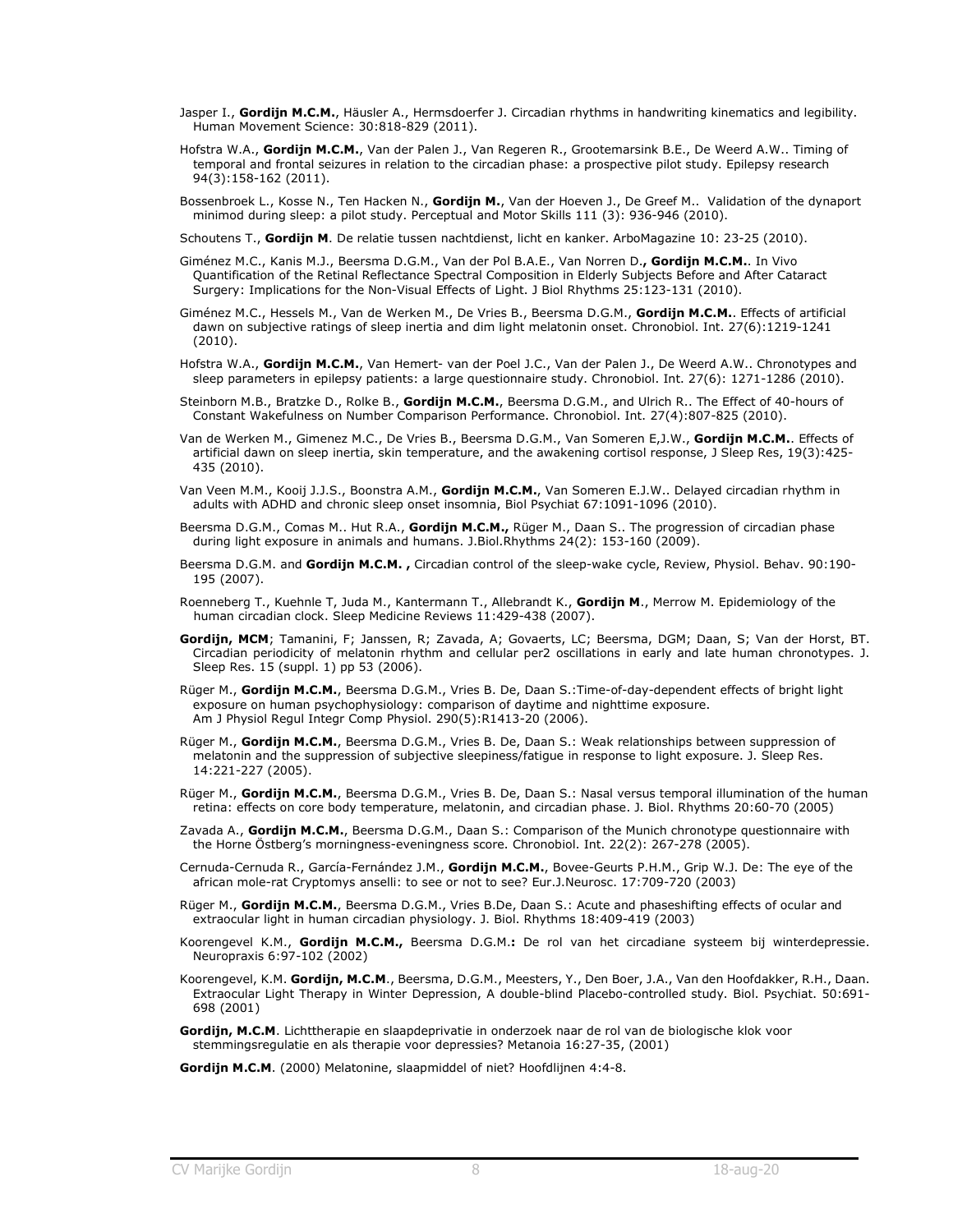- Koorengevel, K.M., Beersma, D.G.M., **Gordijn, M.C.M**., Den Boer, J.A., Van den Hoofdakker, R.H. (2000). Body temperature and mood variations during forced desynchronization in winter depression: a preliminary report. Biol. Psychiat. 47: 355-358.
- Bouhuys, A.L., Geerts, E., **Gordijn, M.C.M**. (1999). Depressed patients' perceptions of facial emotions in depressed and remitted states are associated with relapse: a longitudinal study, J. Nerv. Ment. Dis. 187(10): 595-602 .
- Bouhuys, A.L., Geerts, E., **Gordijn, M.C.M**. (1999). Gender specific mechanisms associated with outcome of depression: perception of emotions, coping and interpersonal functioning. Psychiatry Research 85: 247-261 .
- **Gordijn, M.C.M**., Beersma, D.G.M., Korte, H.J., Van den Hoofdakker, R.H (1999). Effects of light exposure and sleep displacement on Dim Light Melatonin Onset, J. Sleep Res. 8: 163-174.
- **Gordijn, M.C.M**., Beersma, D.G.M., Korte, H.J. and Van den Hoofdakker, R.H. (1998). Testing the hypothesis of a circadian phase disturbance underlying depressive mood in non-seasonal depression, J. Biol. Rhythms 13(2): 132- 147.
- Van den Hoofdakker, R.H. and **Gordijn, M.C.M**. (1997). Will light brighten the future of the depressed patient? Acta Neuropsychiatrica vol. 9: 71-76.
- **Gordijn, M.C.M**., Beersma, D.G.M., Bouhuys, A.L., Korte, H.J. and Van den Hoofdakker, R.H. (1995). A longitudinal study of sleep deprivation responses in depression; The variability is highly related to diurnal mood variability, Acta Neuropsychiatrica vol. 7(2): 58-60.
- Van den Hoofdakker, R.H., **Gordijn, M.C.M**., Beersma, D.G.M., Bouhuys, A.L. and Hiddinga, A.E. (1995). Sleep and depression, Acta Neuropsychiatrica vol. 7(3): s57-s60.
- **Gordijn, M.C.M**., Beersma, D.G.M., Bouhuys, A.L., Reinink, E. and Van den Hoofdakker, R.H. (1994). A longitudinal study of diurnal mood variation in depression; characteristics and significance, J. Affect. Disord. vol. 31: 261-273.
- Reinink, E., Bouhuys, A.L., **Gordijn, M.C.M**. and Van den Hoofdakker, R.H. (1993). Prediction of the antidepressant response to total sleep deprivation of depressed patients: longitudinal versus single day assessment of diurnal mood variation, Biol. Psychiatry, vol. 34: 471-481.
- Biebach, H., **Gordijn, M**. and Krebs, J.R. (1989). Time-and-place learning by garden warblers (Sylvia borin). Anim. Behav. vol. 37: 353-360.
- Masman, D., **Gordijn, M**., Daan, S. and Dijkstra, C. (1986). Ecological energetics of the kestrel: field estimates of energy intake throughout the year, Ardea vol. 74: 24-39.

#### Book contributions

#### Published

- Gordijn M.C.M., Smits M., Braam W. Circadian rhythm sleep-wake disorders. In Sleep & Sleep Disorders, a practical handbook. Acco, Leuven. Verbraecken, J., Buyse, B., Hamburger, H., Van Kasteel, V., Van Steenwijk, R. (eds). 351 – 370 (2020).
- **Gordijn M.C.M**., Beersma D.G.M. Regulation of the circadian rhythm. In Sleep & Sleep Disorders, a practical handbook. Acco, Leuven. Verbraecken, J., Buyse, B., Hamburger, H., Van Kasteel, V., Van Steenwijk, R. (eds).  $53 - 60.$
- Meerlo P., **Gordijn M.C.M.** Biologische klokken en circadiane ritmiek. In Leerboek neurowetenschappen voor de klinische psychiatrie. Boom, de Tijdstroom. Van den Heuvel, O., Van der Werf, Y., Schmand, B., Sabbe, B. (eds). Pp 281-287 (2020).
- **Gordijn M.C.M**. Slapen als onderdeel van een gezonde leefstijl. In Gestoorde Saap. Een onschuldig probleem? Uitgeverij Wolf legal Publishers. Lancel M., Koenraadt, F., 't Lam K. (eds). pp 13 – 28 (2016).
- Hommes V., Meesters Y., Geerdink M., **Gordijn M.,** Beersma D. Blue light implemented (Proceedings Berlin, March 2014).
- **Gordijn M.C.M.** Circadian rhythm deterioration in early Alzheimer disease and the preventive effects of light. Commentary on the dissertation by Els Møst. Sleep-wake Research in the Netherlands, vol 25: 41-43 (2014).
- **Gordijn M.C.M.,** Smits M., Braam W. Circadiane ritmestoornissen. In: Leerboek Slaap & Slaapstoornissen. Uitgeverij Acco, Verbraecken, Buyse, Hamburger, Van Kasteel, Van Steenwijk (eds). Hoofdstuk 19.1: 297-305 (2013).
- Gordijn M.C.M. Beersma D.G.M. Regulatie van het circadiane ritme. In Leerboek Slaap & Slaapstoornissen. Uitgeverij Acco, Verbraecken, Buyse, Hamburger, Van Kasteel, Van Steenwijk (eds). Hoofdstuk 2: 43- 49 (2013).
- **Gordijn M.C.M**. Circadian rhythmicity and epilepsy: the significance of biological time. Commentary on the dissertation by Wytske Hofstra. Sleep-wake Research in the Netherlands, vol 22: (2011).
- Geerdink M., Beersma D., Hommes, V., **Gordijn M**. Phase advancing the human circadian system with short pulses (30min) of blue light exposure. Sleep-wake Research in the Netherlands, vol 22: (2011).
- Giménez MC, Bollen P, **Gordijn MCM**, Van der Linden ML, Beersma DGM. Reducing light intensity and changing its spectral composition: effects on human's sleep characteristics and melatonin suppression under "natural